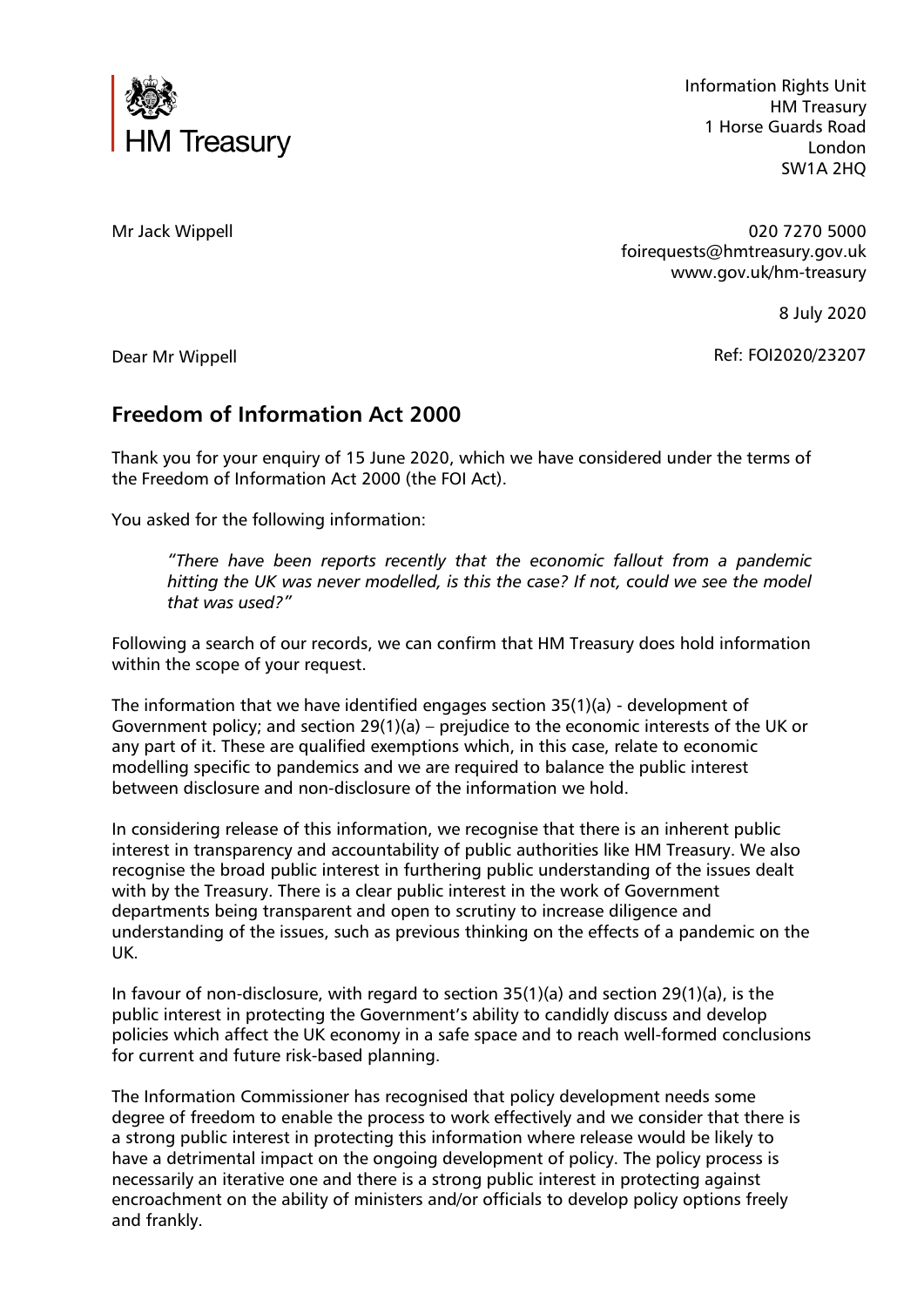In this particular case the information was developed in a safe space with the expectation that it would remain in a secure environment.

We consider there is a strong public interest in protecting this information as release would be likely to have a detrimental impact on the ongoing ability of HM Treasury and other public authorities to work together and share information, including economic modelling, necessary to the development of policy in a free and frank manner. We also consider that release of the information we hold would harm the free and frank exchange of views which are essential for the purpose of providing sound economic analysis and policy advice.

In addition, economic markets can be sensitive to the release of economic planning assumptions, and we believe that the release of such modelling would be likely to prejudice the economic interests of the UK and the financial interests of the UK Government. This is because releasing such information could potentially lead to incorrect and/or misleading assumptions being made about the UK economy, leading to a harmful response from UK markets or other economic agents, that damages the UK's interests. This would not be in the public interest.

For the reasons set out above, we consider that the public interest balance lies in favour of withholding this information.

If you have any queries about this letter, please contact us. Please quote the reference number above in any future communications.

Yours sincerely

Information Rights Unit